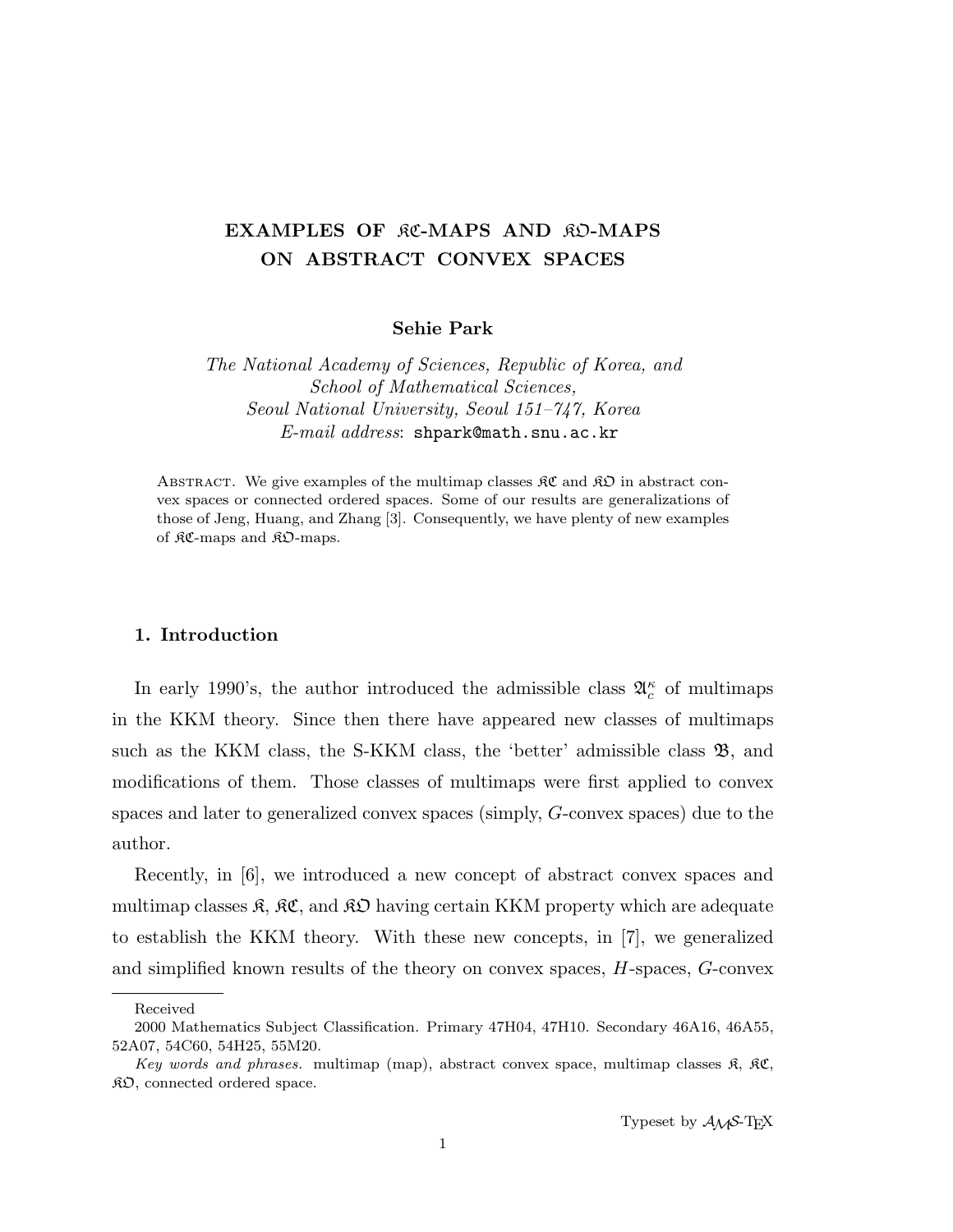spaces, convexity spaces in the classical sense, and others. Note that the class  $\Re\mathfrak{C}$ contains the KKM class and the S-KKM class.

In the present paper, our aim is to give examples of multimaps in the classes  $\Re\mathfrak{C}$ and  $\hat{R}D$  on abstract convex spaces. Some of our results are generalizations of those of Jeng, Huang, and Zhang [3], where some significant examples of multimaps in the class  $\mathfrak{K}\mathfrak{C}$  not in the class  $\mathfrak{A}^{\kappa}_{c}$  were given for convex spaces.

Section 2 is concerned with definitions of abstract convex spaces and multimap classes  $\mathcal{RC}$  and  $\mathcal{RD}$ . We also introduce the concept and examples of connected ordered spaces. In Sections 3 and 4, we give generalizations of results of Jeng, Huang, and Zhang [3] and other new results. In fact, we show that the main results in [3] and our comments to them in [8] can be generalized. Consequently, we have new examples of  $\mathcal{RC}$ -maps and  $\mathcal{RD}$ -maps on abstract convex spaces or connected ordered spaces. Section 3 is concerned with results for abstract convex spaces, and Section 4 for connected ordered spaces.

### 2. Abstract convex spaces and multimap classes  $\mathcal{RC}$  and  $\mathcal{RD}$

This section is concerned with definitions of abstract convex spaces and multimap classes  $\mathcal{RC}$  and  $\mathcal{RD}$  as in [6]. We also introduce the concept and examples of connected ordered spaces as in [5].

Let  $\langle D \rangle$  denote the set of all nonempty finite subsets of a set D.

**Definitions.** An abstract convex space  $(E, D; \Gamma)$  consists of a nonempty set E, a nonempty set D, and a multimap  $\Gamma : \langle D \rangle \to E$  with nonempty values. We may denote  $\Gamma_A := \Gamma(A)$  for  $A \in \langle D \rangle$ .

For any  $D' \subset D$ , the *Γ-convex hull* of  $D'$  is denoted and defined by

$$
\mathrm{co}_{\Gamma} D' := \bigcup \{ \Gamma_A \mid A \in \langle D' \rangle \}.
$$

 $\alpha$  co is reserved for the convex hull in topological vector spaces. A subset X of E is called a  $\Gamma$ -convex subset of  $(E, D; \Gamma)$  relative to D' if for any  $N \in \langle D' \rangle$ , we have  $\Gamma_N \subset X$ , that is,  $\text{co}_{\Gamma} D' \subset X$ . This means that  $(X, D'; \Gamma|_{\langle D' \rangle})$  itself is an abstract convex space called a *subspace* of  $(E, D; \Gamma)$ .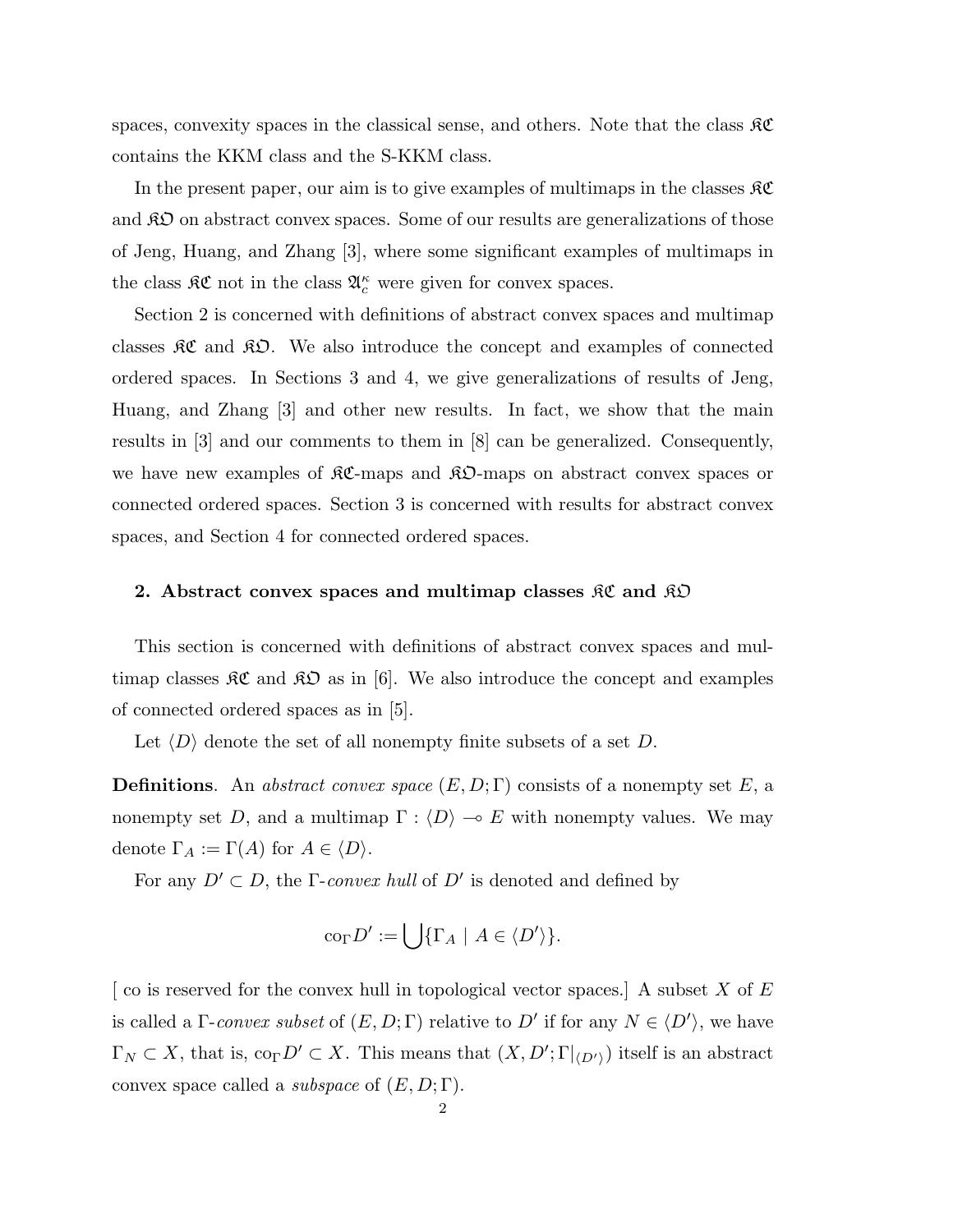When  $D \subset E$ , the space is denoted by  $(E \supset D; \Gamma)$ . In such case, a subset X of E is said to be Γ-convex if, for any  $A \in \langle X \cap D \rangle$ , we have  $\Gamma_A \subset X$ . In case  $E = D$ , let  $(E; \Gamma) := (E, E; \Gamma)$ .

If E is given a topology, then the abstract convex space  $(E, D; \Gamma)$  is called an abstract convex topological space.

Typical examples of abstract convex spaces are convex subsets of topological vector spaces, convex spaces due to Lassonde,  $C$ -spaces (or  $H$ -spaces) due to Horvath, generalized convex (simply, G-convex) spaces due to Park, and convexity spaces in the classical sense; see [6-8] and references therein.

**Definitions.** Let  $(E, D; \Gamma)$  be an abstract convex space and Z a set. For a multimap  $F : E \multimap Z$  with nonempty values, if a multimap  $G : D \multimap Z$  satisfies

$$
F(\Gamma_A) \subset G(A) := \bigcup_{y \in A} G(y) \quad \text{for all } A \in \langle D \rangle,
$$

then G is called a KKM map with respect to F. A KKM map  $G : D \multimap E$  is a KKM map with respect to the identity map  $1<sub>E</sub>$ .

A multimap  $F : E \multimap Z$  is called a  $\mathfrak{K}\text{-}map$  if, for any KKM map  $G : D \multimap Z$ with respect to F, the family  $\{G(y)\}_{y\in D}$  has the finite intersection property. We denote

$$
\mathfrak{K}(E, Z) := \{ F : E \multimap Z \mid F \text{ is a } \mathfrak{K}\text{-map} \}.
$$

Similarly, when Z is a topological space, a  $\mathcal{RC}$ -map is defined for closed-valued maps  $G$ , and a  $\mathcal{R}\mathcal{D}$ -map for open-valued maps  $G$ . Then, we have

$$
\mathfrak{K}(E, Z) \subset \mathfrak{KC}(E, Z) \cap \mathfrak{KD}(E, Z).
$$

Note that if Z is discrete then three classes  $\mathfrak{K}$ ,  $\mathfrak{K}\mathfrak{C}$ , and  $\mathfrak{K}\mathfrak{D}$  are identical.

**Example.** Every abstract convex space in our sense has a map  $F \in \mathcal{R}(E, Z)$  for any nonempty set Z. In fact, for each  $x \in E$ , choose  $F(x) := Z$  or  $F(x) := \{z_0\}$ for some  $z_0 \in Z$ .

We know several relations between multimap classes  $\mathcal{RC}$  and  $\mathcal{RD}$  as in [8]. The following is a typical one: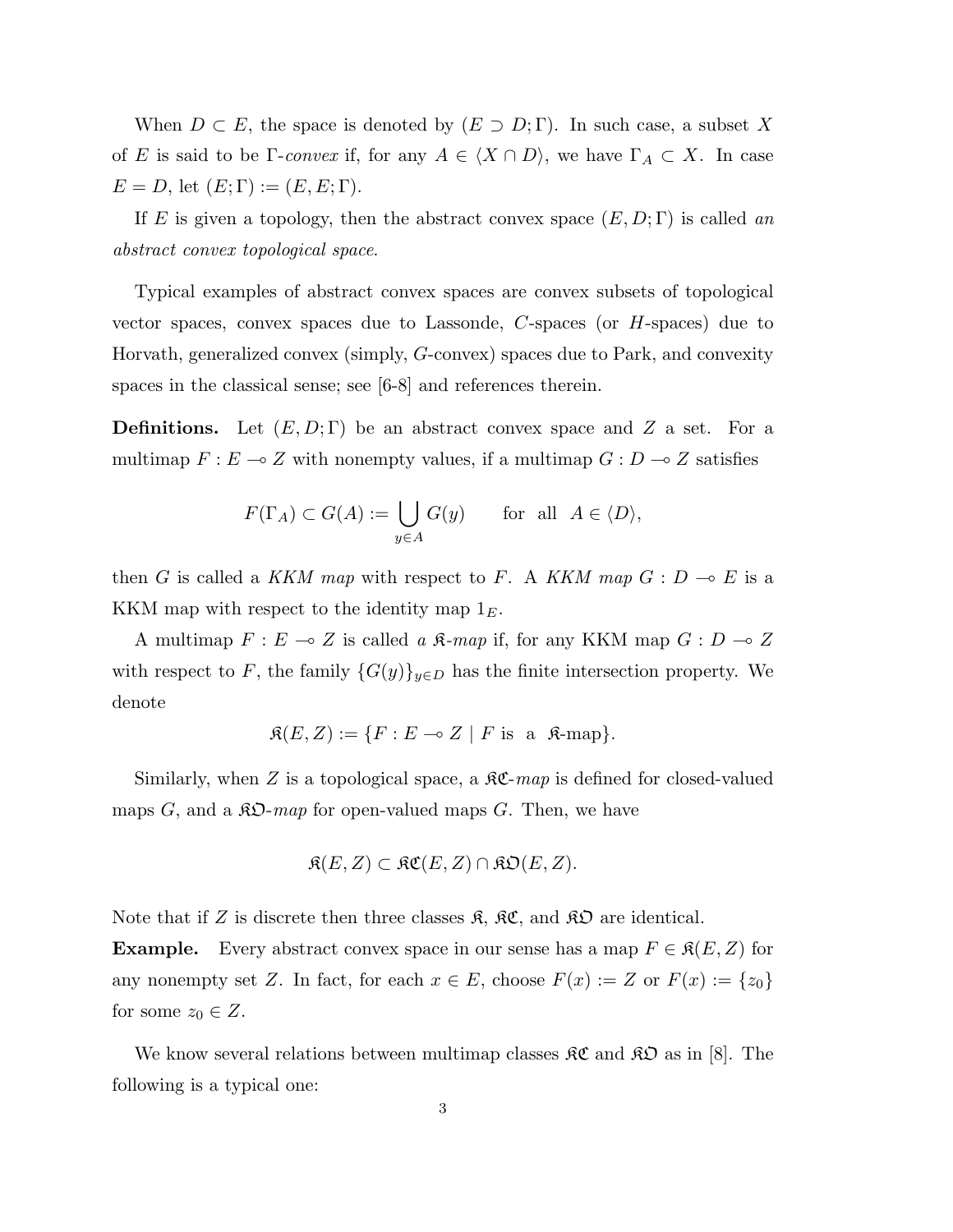**Theorem 1.** Let  $(X, D; \Gamma)$  be an abstract convex space, Z a topological space, and  $F: X \to Z$ . Suppose that for any  $A \in \langle D \rangle$  with  $|A| = n + 1$ , the set  $F(\Gamma_A)$ in its induced topology is a normal space. If  $F \in \mathcal{RC}(X, Z)$ , then  $F \in \mathcal{RD}(X, Z)$ . The converse also holds.

For the converse case, we may assume the set  $\overline{F(\Gamma_A)}$  in its induced topology is a normal space. Therefore we have

**Corollary 1.1.** Let  $(X, D; \Gamma)$  be an abstract convex space and Z a normal space. Then  $\mathfrak{SO}(X,Z) \subset \mathfrak{RC}(X,Z)$ .

We need the following:

**Definitions.** A linearly ordered set  $(X, \leq)$  is called an *ordered space* if it has the order topology whose subbase consists of all sets of the form  $\{x \in X \mid x < s\}$ and  $\{x \in X \mid x > s\}$  for  $s \in X$ . Note that an ordered space X is connected iff it is Dedekind complete (that is, every subset of X having an upper bound has a supremum) and whenever  $x < y$  in X, then  $x < z < y$  for some z in X. For details, see Willard [11].

A connected ordered space  $(X, \leq)$  can be made into an abstract convex topological space  $(X \supset D; \Gamma)$  for any nonempty  $D \subset X$  by defining  $\Gamma_A := [\min A, \max A] =$  $\{x \in X \mid \min A \le x \le \max A\}$  for each  $A \in \langle D \rangle$ .

Examples. We give some examples of connected ordered spaces.

(1) Any nonempty interval of the real line R.

(2) Connected [0, 1]-spaces; that is, connected spaces admitting a continuous bijection onto the unit interval; see [4, 9].

(3) The following is a connected ordered space:

$$
X = \{(0,0)\} \cup \{(x,y) \mid x \in (0,1] \text{ and } y = \sin 1/x\} \subset \mathbb{R}^2.
$$

(4) A generalized arc; that is, a continuum which has exactly two non-cut points. For example, the extended long line  $L^*$  constructed from the ordinal space  $[0, \Omega]$ consisting of all ordinal numbers less than or equal to the first uncountable ordinal  $\Omega$ , together with the order topology. Recall that  $L^*$  is a generalized arc obtained from  $[0, \Omega]$  by placing a copy of the interval  $(0, 1)$  between each ordinal  $\alpha$  and its successor  $\alpha + 1$  and we give  $L^*$  the order topology; see [10].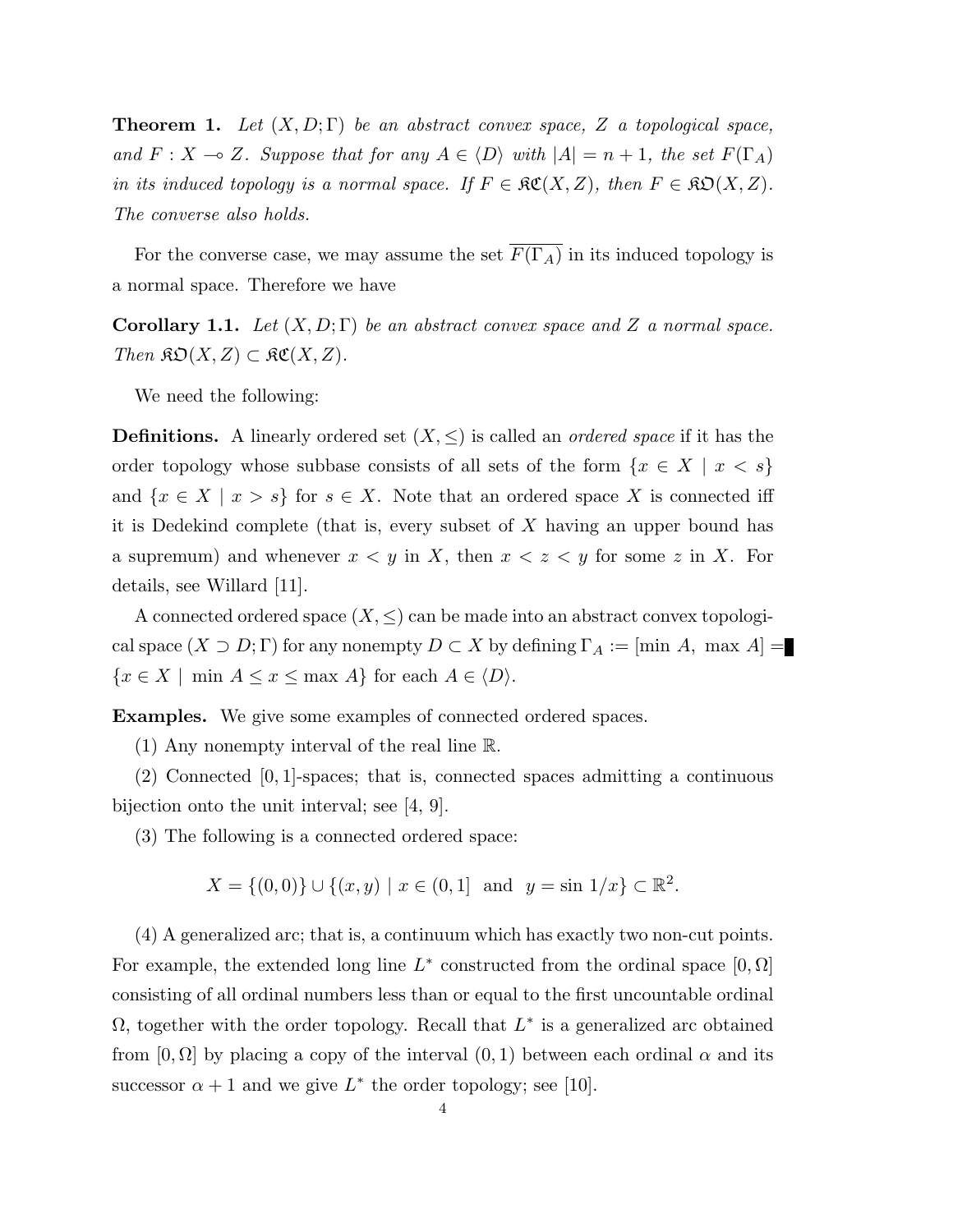Examples. For subsets of a topological vector spaces or other topological spaces, the following sequence of implications is clear:

convex  $\implies$  star-shaped  $\implies$  contractible  $\implies$  acyclic  $\implies$  connected.

Here, a space is contractible if the identity map is homotopic to a constant map; and a nonempty space is *acyclic* if it is connected and its Cech homology (with a fixed coefficient field) is zero in dimensions greater than zero.

## 3. On RC and RO on abstract convex spaces

In 2002, Jeng, Huang, and Zhang [3] obtained some interesting examples of KC-maps on convex spaces or nonempty intervals on the real line. In our previous work [8], we gave some comments and observations on results of [3]. In Sections 3 and 4 in the present paper, we show that some of the results in [3] and our comments to them in [8] can be generalized. Consequently, we give new examples of KC-maps and KO-maps on abstract convex spaces or connected ordered spaces.

In this section, we are concerned with results for abstract convex spaces:

**Theorem 2.** Let  $(X;\Gamma)$  be an abstract convex space such that  $x \in \Gamma_A$  for all  $A \in \langle X \rangle$  and  $x \in A$ ,  $(Y; \Omega)$  an abstract convex topological space, and  $F : X \to Y$ such that, for each  $A \in \langle X \rangle$ ,  $F(\Gamma_A)$  is  $\Omega$ -convex in Y.

- (1) If  $1_Y \in \mathfrak{RC}(Y, Y)$ , then  $F \in \mathfrak{RC}(X, Y)$ .
- (2) If  $1_Y \in \mathfrak{KD}(Y,Y)$ , then  $F \in \mathfrak{KD}(X,Y)$ .

*Proof.* We follow that of [3, Theorem 2.2]. Let  $G : X \to Y$  be a closed-valued [resp. open-valued] KKM map with respect to F. Let  $A := \{x_1, \dots, x_n\} \in \langle X \rangle$ , choose  $y_i \in F(x_i)$ , and put  $A_i := \{x_j \mid 1 \leq j \leq n, y_i \in F(x_j)\}\$  for each  $i = 1, \dots, n$ . Define  $H : Y \multimap Y$  by

$$
H(y) := \begin{cases} Y, & \text{if } y \notin \{y_1, \dots, y_n\}; \\ \bigcap_{x_j \in A_i} G(x_j), & \text{if } y = y_i, \ i = 1, \dots, n. \end{cases}
$$

Then each  $H(y)$  is nonempty and closed [resp. open]. We show that H is a KKM map on Y, that is,  $\Gamma_B \subset H(B)$  for each  $B \in \langle \{y_1, \dots, y_n\} \rangle$ . Let  $B :=$  ${y_{i_1}, \dots, y_{i_l}}$ . For any  $x_{j(k)} \in A_{i_k}, k = 1, \dots, l$ , we have

$$
y_{i_k} \in F(x_{j(k)}) \subset F(\Gamma(\{x_{j(1)}, \cdots, x_{j(l)}\}),
$$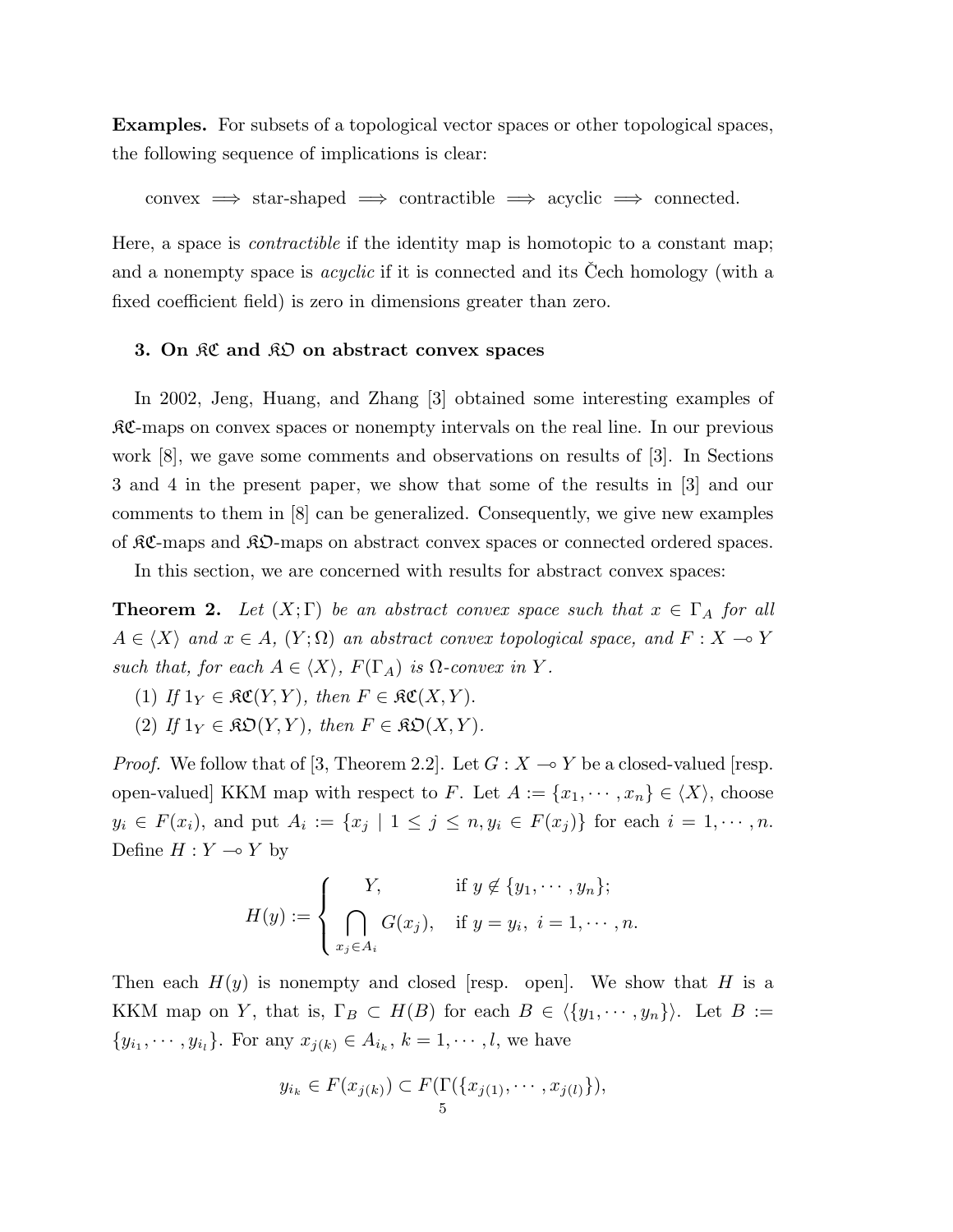and hence

$$
\Omega_B \subset F(\Gamma(\{x_{j(1)},\cdots,x_{j(l)}\}) \subset \bigcup_{k=1}^l G(x_{j(k)}).
$$

Since  $x_{j(k)} \in A_{i_k}$  is arbitrary, we have

$$
\Omega_B \subset \bigcup_{k=1}^l \left( \bigcap_{x_{j(k)} \in A_{i_k}} G(x_{j(k)}) \right) = \bigcup_{k=1}^l H(y_{i(k)}).
$$

Therefore H is a KKM map. Since  $1_Y \in \mathfrak{RC}(Y, Y)$  [resp.  $1_Y \in \mathfrak{RO}(Y, Y)$ ],  ${H(y) | y \in Y}$  has the finite intersection property. In particular,  $\bigcap_{i=1}^{n} H(y_i) \neq \emptyset$ and hence  $\bigcap_{i=1}^n G(x_i) \neq \emptyset$ . Therefore the conclusion follows.

**Corollary 2.1.** Let  $(X; \Gamma)$  be an abstract convex space such that  $x \in \Gamma_A$  for all  $A \in \langle X \rangle$  and  $x \in A$ ,  $(Y; \Omega)$  a G-convex space, and  $F : X \to Y$  such that, for each  $A \in \langle X \rangle$ ,  $F(\Gamma_A)$  is  $\Omega$ -convex in Y. Then  $F \in \mathfrak{RC}(X, Y) \cap \mathfrak{KD}(X, Y)$ .

*Proof.* Since  $(Y; \Omega)$  is a G-convex space, we have  $1_Y \in \mathfrak{RC}(Y, Y) \cap \mathfrak{RO}(Y, Y)$ .

**Corollary 2.2.** Let X and Y be two convex spaces and  $F : X \rightarrow Y$  satisfy that  $F(C)$  is convex for any convex subset C of X. Then  $F \in \mathcal{RC}(X,Y) \cap \mathcal{RD}(X,Y)$ .

Remark. For the case (1) of Theorem 2, we may assume that  $\overline{F(\Gamma_A)}$  is  $\Omega$ -convex in Y instead of  $F(\Gamma_A)$ . From this, we have the following:

**Corollary 2.3.** [3, Theorem 2.2] Let X and Y be two convex spaces and  $F : X \rightarrow$ Y satisfy that  $F(C)$  is convex for any convex subset C of X. Then  $F \in \mathfrak{RC}(X,Y)$ .

**Theorem 3.** Let  $(X;\Gamma)$  be an abstract convex space, Y a topological space, and  $F \in \mathfrak{RC}(X,Y) \cup \mathfrak{RO}(X,Y)$  such that  $F(x)$  is connected for each  $x \in X$ . Then  $F(\Gamma_A)$  is connected for each  $A \in \langle X \rangle$ .

*Proof.* Suppose that  $F(\Gamma_A)$  is not connected for some  $A \in \langle X \rangle$ . Then there exist two nonempty disjoint closed [resp. open] subsets  $U$  and  $V$  of  $Y$  such that  $F(\Gamma_A) \subset U \cup V$ . Moreover, there exist two points  $p, q \in \Gamma_A$  such that  $F(p) \cap U \neq \emptyset$ and  $F(q) \cap V \neq \emptyset$ . Since  $F(p)$  and  $F(q)$  are connected,  $F(p) \subset U$  and  $F(q) \subset V$ . Define a map  $G : X \to Y$  by  $G(p) := U$ ,  $G(q) := V$ , and  $G(x) := Y$  for  $x \notin \{p, q\}.$ Then G is closed-valued [resp. open-valued] and

$$
F(\Gamma_A) \subset G(A) \quad \text{for all } A \in \langle X \rangle.
$$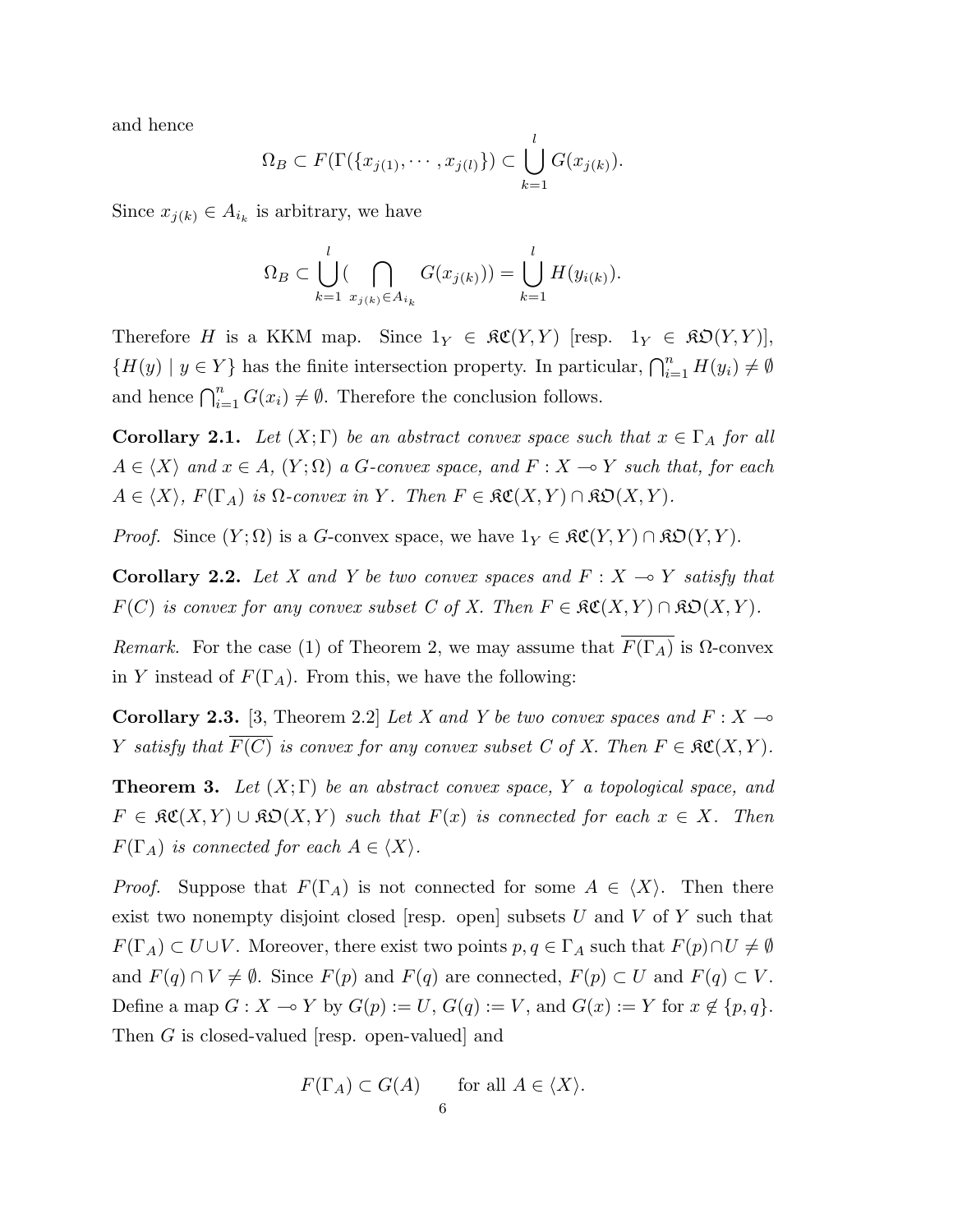Therefore G is a KKM map with respect to F. But  $G(p) \cap G(q) = \emptyset$  contradicts  $F \in \mathfrak{RC}(X,Y) \cup \mathfrak{RO}(X,Y)$ . This completes our proof.

**Corollary 3.1.** Let X be any convex space and  $F \in \mathfrak{RC}(X,Y)$  or  $F \in \mathfrak{RO}(X,Y)$ such that  $F(x)$  is connected for any  $x \in X$ . Then  $F(C)$  is connected for any convex subset C of X.

Remark. In Theorem 3, if  $F \in \mathfrak{RC}(X,Y)$  such that  $\overline{F(x)}$  is connected for each  $x \in X$ , then  $\overline{F(\Gamma_A)}$  is connected for each  $A \in \langle X \rangle$ .

**Corollary 3.2.** [3, Theorem 2.4] Let X be any convex space and  $F \in \mathcal{RC}(X, Y)$ such that  $\overline{F(x)}$  is connected for any  $x \in X$ . Then  $\overline{F(C)}$  is connected for any convex subset C of X.

Remark. In [3], an example showing that the converse of Corollary 3.2 does not hold is given.

## 4. On RC and RO in connected ordered spaces

In this section, we are concerned with results for connected ordered spaces:

**Theorem 4.** Let  $(X; \leq)$  be a connected ordered space, Y a topological space, and  $F: X \longrightarrow Y$  such that  $F([a, b])$  is connected in Y for each  $a, b \in X$  with  $a < b$ . Then  $F \in \mathfrak{RC}(X,Y) \cap \mathfrak{KD}(X,Y)$ .

Proof. Just follow that of [3, Theorem 2.3] with necessary modifications.

**Corollary 4.1.** Let X be a nonempty interval of  $\mathbb{R}$  and Y a topological space. If  $F: X \to Y$  satisfies that  $F([a, b])$  is connected for any  $a, b \in X$  with  $a < b$ , then  $F \in \mathfrak{RC}(X,Y) \cap \mathfrak{KO}(X,Y).$ 

*Remarks.* 1. In Theorem 4, if we assume that  $\overline{F([a, b])}$  is connected in Y instead of  $F([a, b]),$  then  $F \in \mathfrak{RC}(X, Y)$ .

2. When  $X$  is an interval of  $\mathbb R$ , then the above remark reduces to the following:

**Corollary 4.2.** [3, Theorem 2.3] Let X be a nonempty interval of  $\mathbb{R}$  and Y a topological space. If  $F : X \to Y$  satisfies that  $\overline{F([a, b])}$  is connected for any  $a, b \in X$  with  $a < b$ , then  $F \in \mathfrak{RC}(X, Y)$ .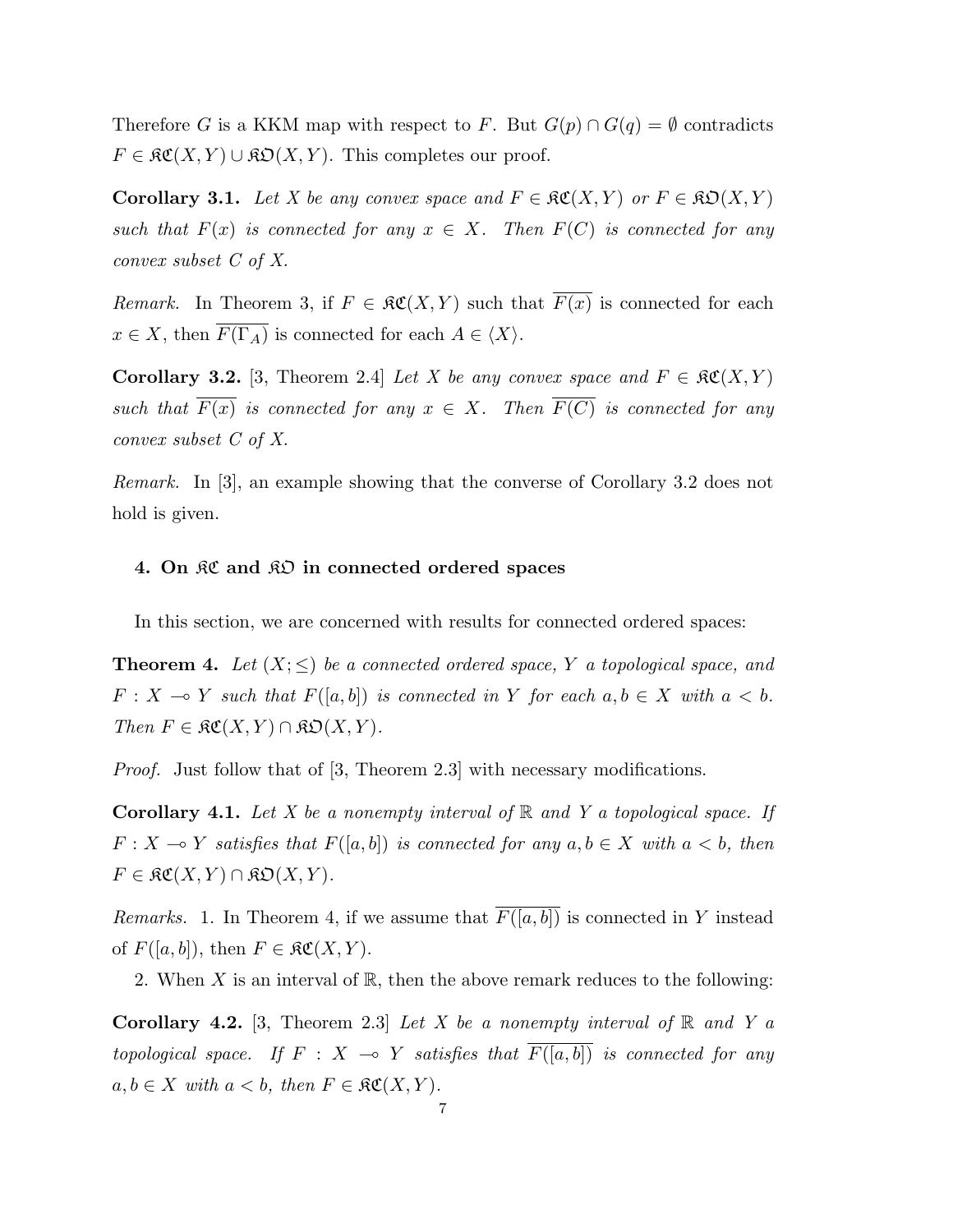**Example.** Let  $X = Y = [0, 1]$  with the usual topology, and let  $F : X \to Y$  be defined as

$$
F(x) := \begin{cases} \{|\sin 1/x|\}, & \text{for } x \in (0,1]; \\ 0, & \text{for } x = 0. \end{cases}
$$

This example was originally given to show that  $\mathfrak{RC}(X,Y) \supsetneq \mathfrak{A}_{c}^{\kappa}$ . Now it is also an example of Corollaries 4.1 and 4.2.

Note that The converses of Corollaries 4.1 and 4.2 are not true:

**Example.** [3] Let  $X := [0, 1]$  and  $F : X \to X$  be defined by  $F(0) := \{0, 1\}$ and  $F(x) := \{1\}$  for  $x \in (0,1]$ . Since F has a continuous selection f such that  $f(x) = 1$  for all  $x \in [0,1]$ , we have  $F \in \mathfrak{RC}(X,X) \cap \mathfrak{RO}(X,X)$ . But  $\overline{F([0,1])}$  is not connected.

The class of maps having connected graph is quite large:

**Lemma.** (Hiriart-Urruty [2, Theorem 3.2]) Let X, Y be a topological spaces,  $C \subset$ X a connected subset, and  $F : X \to Y$  be a multimap with connected values on C. Either of the next assumptions ensure that the graph of  $F|_C$  is connected:

- (a)  $F$  is l.s.c.
- (b) F is u.s.c. and compact-valued.

A map  $F: X \longrightarrow Y$  is called a *connectivity map* if the graph over each connected subset of  $X$  is a connected set. This concept was introduced by Nash for singlevalued case; see Girolo [1].

From Theorem 4 and Lemma we have the following:

**Theorem 5.** Let  $(X; \leq)$  be a connected ordered space, Y a topological space, and  $F: X \to Y$ . Then  $F \in \mathfrak{RC}(X, Y) \cap \mathfrak{RO}(X, Y)$  if it satisfies one of the following conditions:

- (i)  $F$  is a connectivity map.
- (ii)  $F$  is l.s.c. with connected values.
- (iii) F is u.s.c. with compact connected values.
- (iv) F has connected values and open fibers.
- (v) F is a closed compact map with connected values.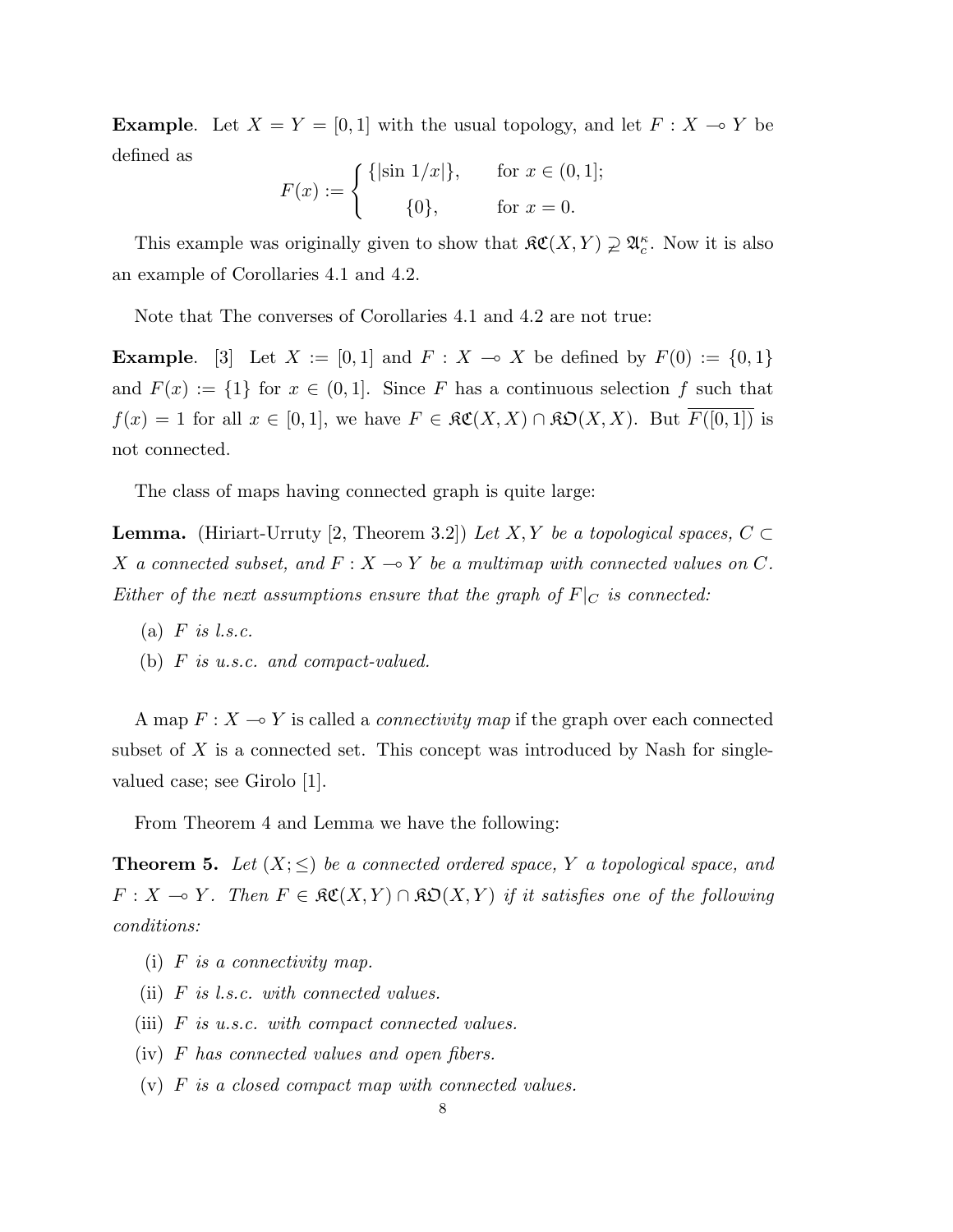*Proof.* (i) Since F is a connectivity map and  $[a, b]$  is connected for each  $a < b$ in X,  $F|_{[a,b]}$  has connected graph. Therefore,  $F([a, b])$  is connected. Hence, by Theorem 4, the conclusion follows.

(ii), (iii) By Lemma, F is a connectivity map. Therefore, (ii)  $\implies$  (i) and (iii)  $\implies$  (i).

(iv) Since  $F^-(y)$  is open for each  $y \in X$ , F is l.s.c. Indeed, for each open set  $A \subset X$ , we have

$$
F^{-}(A) = \{ x \in X \mid F(x) \cap A \neq \emptyset \} = \bigcup_{y \in A} F^{-}(y)
$$

is open. Therefore, (iv) implies (ii).

(v) It is well-known that a closed compact map is u.s.c. with compact values. Therefore, (v) implies (iii).

The following characterizes maps in  $\mathcal{RC}$  and  $\mathcal{RD}$ :

**Theorem 6.** Let  $(X; \leq)$  be a connected ordered space, Y a topological space, and  $F: X \to Y$  such that  $F(x)$  is connected for each  $x \in X$ . Then  $F \in \mathfrak{RC}(X, Y) \cap Y$  $\mathfrak{KO}(X,Y)$  if and only if  $F([a,b])$  is connected for each  $a, b \in X$  with  $a < b$ .

Proof. This follows from Theorems 3 and 5.

Remarks. 1. In Theorem 6, if F is such that  $\overline{F(x)}$  is connected for each  $x \in X$ , then  $F \in \mathfrak{RC}(X,Y)$  if and only if  $\overline{F([a,b])}$  is connected for each  $a, b \in X$  with  $a < b$ .

2. For single-valued maps, Theorem 6 reduces to the following:

**Corollary 6.1.** Let  $(X; \leq)$  be a connected ordered space, Y a topological space, and  $f: X \to Y$ . Then  $f \in \mathfrak{RC}(X, Y) \cap \mathfrak{RO}(X, Y)$  if and only if  $f([a, b])$  is connected for each  $a, b \in X$  with  $a < b$ .

Remarks. 1. In Corollary 6.1,  $f \in \mathfrak{RC}(X,Y)$  if and only if  $\overline{f([a,b])}$  is connected for each  $a, b \in X$  with  $a < b$ .

2. When X is an interval of  $\mathbb{R}$ , then the above remark reduces to the following:

**Corollary 6.2.** [3, Theorem 2.5] Let X be a nonempty interval of  $\mathbb{R}$ , Y a topological space and  $f: X \to Y$ . Then  $f \in \mathfrak{RC}(X, Y)$  if and only if  $\overline{f([a, b])}$  is connected for any  $a, b \in X$  with  $a < b$ .